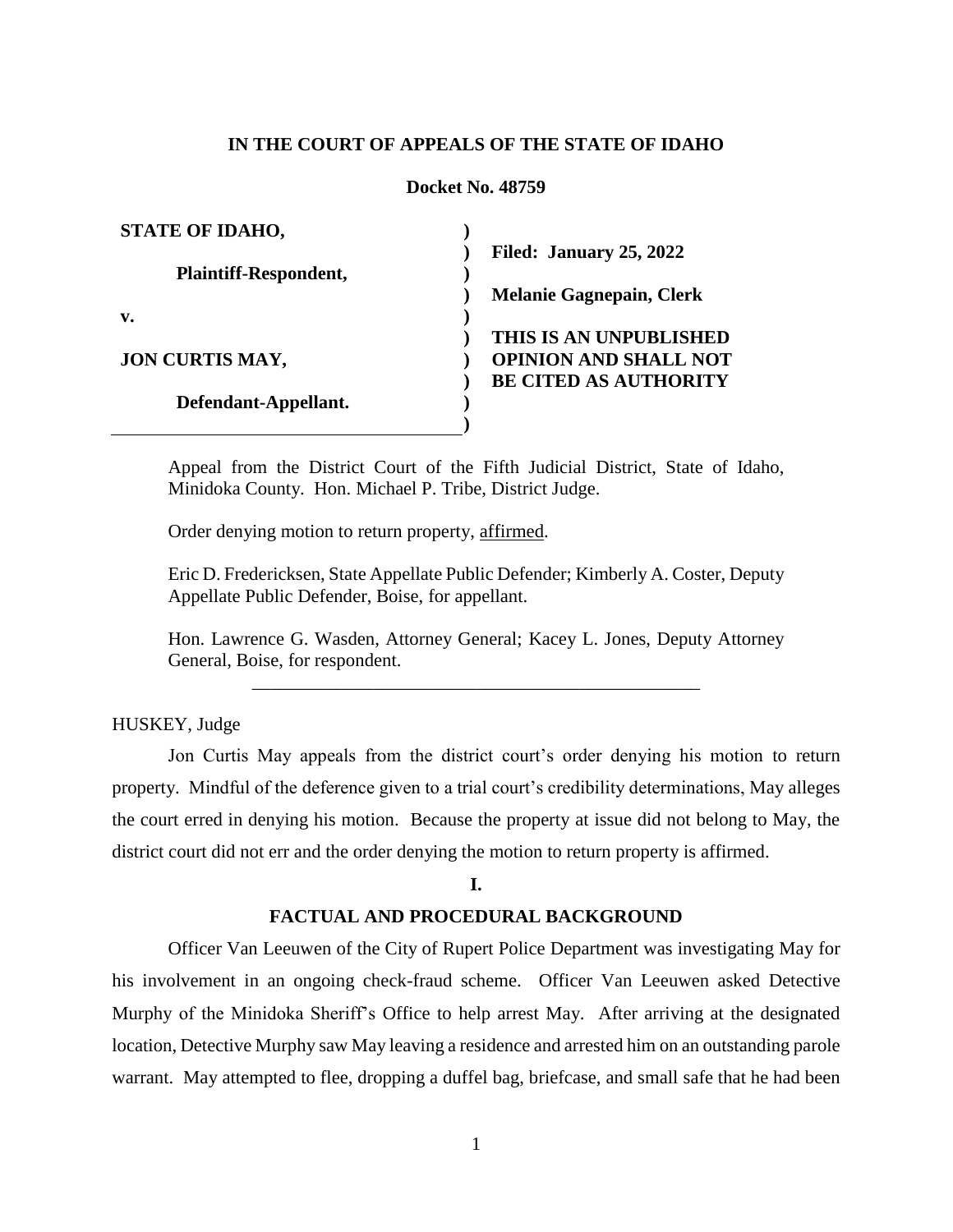carrying. Other officers arrived at the scene. The officers searched May and the items he dropped; May admitted that he owned the items in the duffel bag, but disclaimed ownership of the contents of the briefcase and safe. The officers found various controlled substances and drug paraphernalia in the duffel bag and evidence related to the check-fraud investigation in the safe and briefcase. The Minidoka Sheriff's Office retained custody of the evidence of drug contraband found in the duffel bag, while the evidence related to the check-fraud investigation was turned over to the Rupert police.

May was charged with two felony counts and one misdemeanor count of possession of a controlled substance, misdemeanor possession of drug paraphernalia, and misdemeanor resisting and/or obstructing an officer along with being a persistent violator. Pursuant to a plea agreement, May pled guilty to one count of felony possession of a controlled substance and the State dismissed the other charges. The district court sentenced May to a four-year determinate sentence and imposed court fees and costs.

Shortly after the judgment of conviction was entered, May filed a motion to return property claiming officers seized money from May on the day of his arrest and requesting it be returned and applied to the fees and costs.<sup>1</sup> In an accompanying affidavit, May stated officers seized \$2,318.00 from his wallet. The State objected to May's motion arguing that the \$2,318.00 was found in the safe, not May's wallet, and because May disclaimed ownership of the safe and its contents, the money did not belong to him.

The district court held a hearing on May's motion at which May, Officer Van Leeuwen, Detective Murphy, and Officer Koyle (who transported May to the jail after his arrest) testified. May testified that his wallet contained \$2,318.00 in cash, officers removed the wallet from his person during a pat down search, and Officer Murphy proceeded to confiscate and count the cash at the scene. May also testified that although the safe was not his property and he did not know its contents, he knew the safe only contained papers and no cash. May's testimony conflicted with that of the three officers. Officer Van Leeuwen testified the \$2,318.00 was found in the safe, not May's wallet, and this was the only cash found during the search. Officer Murphy testified that he remembered a wallet and cash being found, but could not remember where either was located

 $\overline{a}$ 

<sup>&</sup>lt;sup>1</sup> May did not provide authority under which he pursued his motion to return property. However, the district court found that May filed the motion pursuant to Idaho Criminal Rule 41.1, a finding which May adopts on appeal.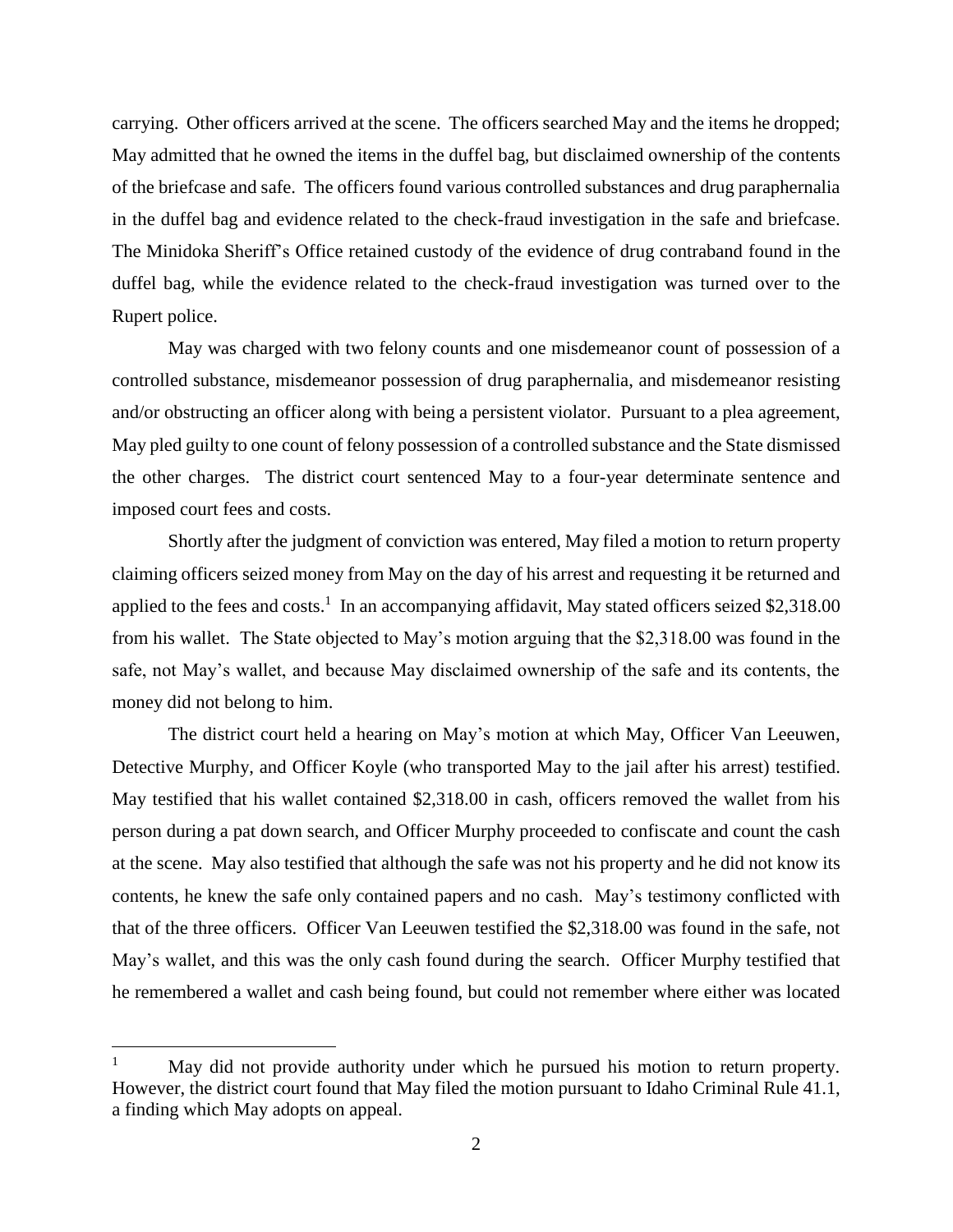and did not see the cash himself. Officer Koyle testified that he searched May at the scene and inventoried all of May's personal property upon arrival at the jail, including May's wallet and its contents, and did not find any cash in the wallet or on May's person. $<sup>2</sup>$ </sup>

The district court found that the officers' testimony was credible and May's testimony was both contradictory and inconsistent and therefore was not credible. Noting it must rely on the testimony of the witnesses it found to be credible, the district court found the \$2,318.00 was located in the safe and not in May's wallet. The district court found that the safe and its contents did not belong to May because, first, May disclaimed any interest in it and, second, it contained personal items that belonged to other individuals; thus, it was likely the cash belonged to those individuals as well. Finally, the district court found May's motion was "nothing more than an attempt by [May] to claim \$2,318.00 that is not his, and a continuation of his criminal behavior and thinking." Accordingly, the district court denied May's motion to return property. May timely appeals.

## **II.**

# **STANDARD OF REVIEW**

The decision to grant or deny a motion to reclaim property pursuant to Idaho Criminal Rule 41.1 is left to the discretion of the trial court. I.C.R. 41.1(b). When a trial court's discretionary decision is reviewed on appeal, the appellate court conducts a multi-tiered inquiry to determine whether the lower court: (1) correctly perceived the issue as one of discretion; (2) acted within the boundaries of such discretion; (3) acted consistently with any legal standards applicable to the specific choices before it; and (4) reached its decision by an exercise of reason. *State v. Herrera*, 164 Idaho 261, 270, 429 P.3d 149, 158 (2018).

# **III.**

## **ANALYSIS**

"Mindful of the deference given to the trial court's decisions regarding witness credibility," May alleges the district court erred by denying his motion to return property because the \$2,318.00 in cash was removed from his wallet, not from the safe. In response, the State argues May failed to show the district court erred.

Idaho Criminal Rule 41.1(a) provides that at any time after a criminal action begins, any interested party or person may apply to the trial court for an order permitting the party or person

 $\overline{2}$ 

Officer Koyle testified that he found twenty-five cents on May's person.